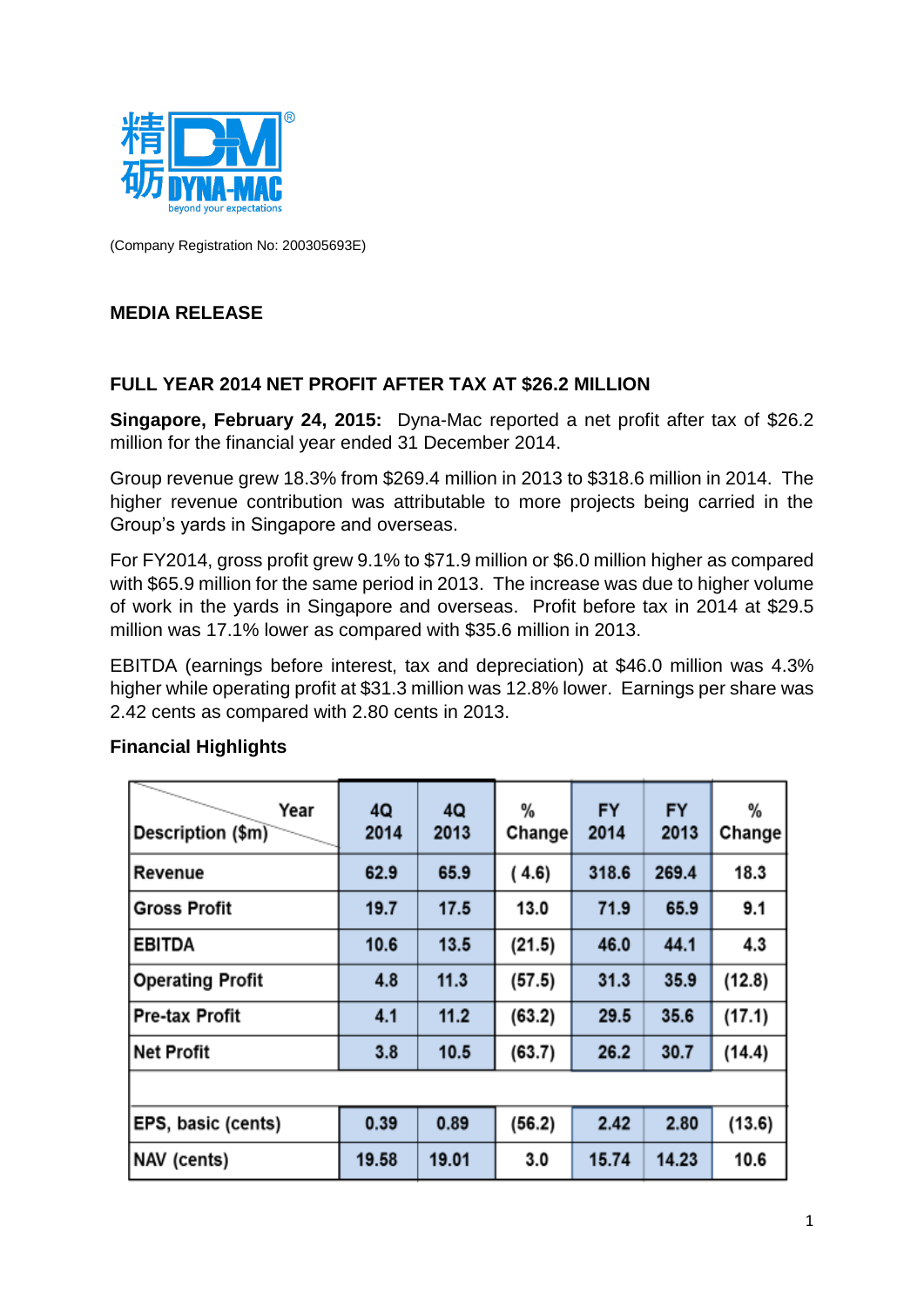## **FOURTH QUARTER PERFORMANCE**

For the 4Q 2014, Group net profit after tax at \$3.8 million was 63.7% lower as compared with \$10.5 million recorded in the same quarter in 2013. The lower net profit was attributable mainly to the recognition of unrealised fair value adjustment on hedging instruments due to mark-to-market adjustments of foreign currency forward contracts (the weakening of Singapore Dollar against US Dollar) of \$3.8 million and the accelerated depreciation of \$2.7 million for early termination of the lease of one of our yards in China.

Group revenue at \$62.9 million in 4Q 2014 was 4.6% lower as compared to \$65.9 million for the same period in 2013.

Gross profit increased 13.0% from \$17.5 million in 4Q 2013 to \$19.7 million in 4Q 2014 while operating profit at \$4.8 million in 4Q 2014 was \$6.5 million or 57.5% lower as compared with \$11.3 million in 2013.

Pre-tax profit at \$4.1 million was 63.2% lower as compared with \$11.2 million in 2013.

EBITDA at \$10.6 million was 21.5% lower and earnings per share at 0.39 cents was 56.2% lower. Return on equity was 13% with Economic Value Added at \$19.5 million.

## **DIVIDEND**

The Board of Directors are pleased to recommend a first and final one-tier tax-exempt cash dividend of 1.5 cents per share for the financial year ended 31 December 2014. This translates to a payout ratio of 62%.

The payment and book closure dates will be announced later.

# **OUTLOOK**

The Group has a net order book of \$353.7 million with completion and deliveries extending into 2016. This includes a total of \$149 million in new orders secured in 2015 to-date, comprising \$89 million for the construction of 10 FPSO topside modules for the Catcher oil fields in the UK sector of the North Sea and \$60 million for 6 units of FPSO topside modules destined for Block 15/06 East Hub field located in deepwater offshore Angola.

Enquiry levels for the Group's core businesses remain healthy despite the Benchmark Brent crude prices having fallen close to 50% since June 2014. Overall, the long-term fundamentals for the offshore and onshore oil and gas industries remain intact.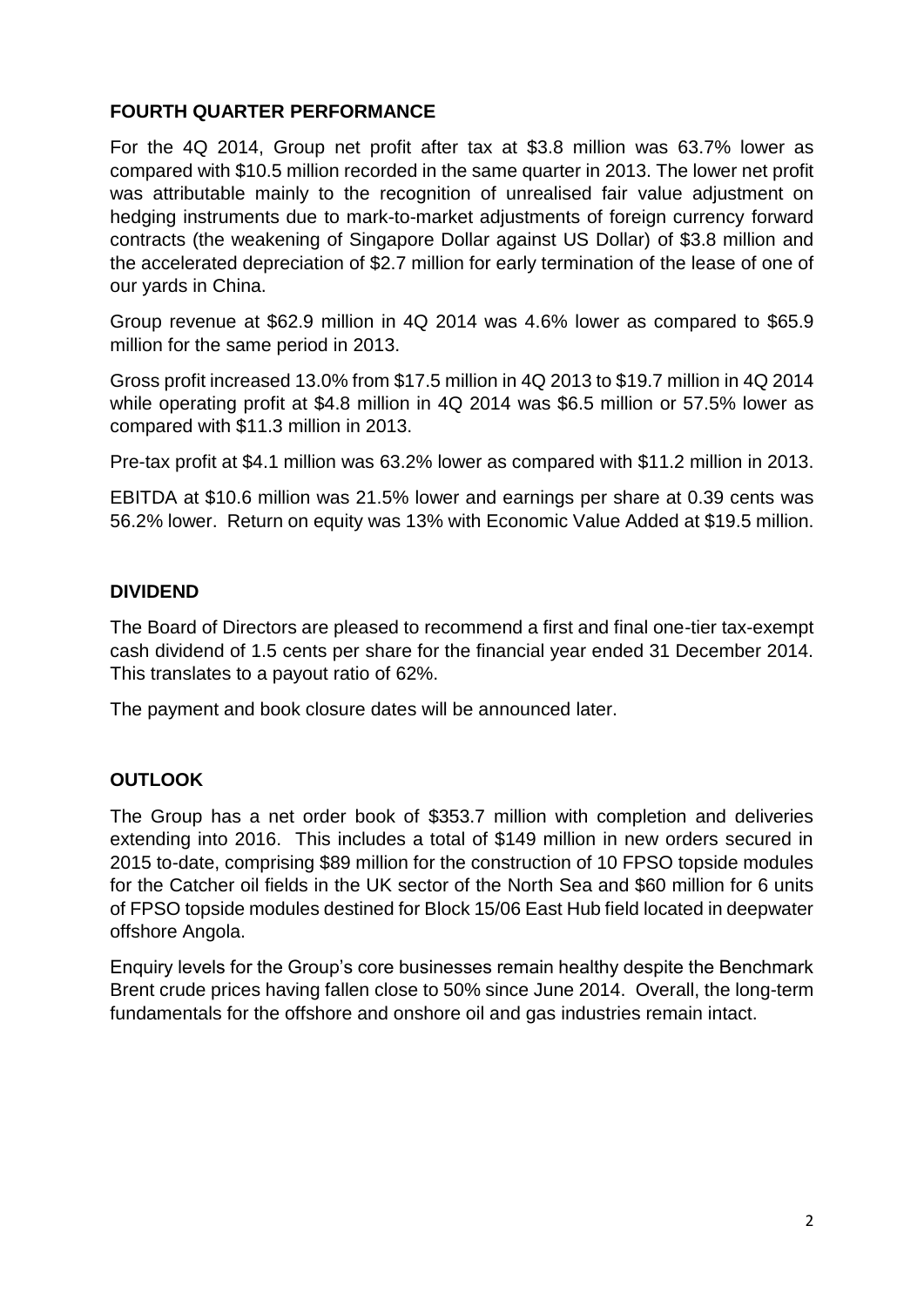## **ABOUT DYNA-MAC HOLDINGS**

Dyna-Mac is a global leader in the detailed engineering, fabrication and construction of offshore FPSO (floating production storage offloading) and FSO (floating storage offloading) topside modules as well as onshore plants and other sub-sea products for the oil and gas industries. Listed on SGX Mainboard and headquartered in Singapore, Dyna-Mac has yards spanning across Singapore, Malaysia and China.

## **For media & analysts' enquiries, please contact:**

Ms Belinda Lim Corporate Relations Executive Dyna-Mac Holdings Ltd DID : (65) 6415 0859 Mobile: (65) 9117 7425 Email : [belinda.lim@dyna-mac.com](mailto:belinda.lim@dyna-mac.com)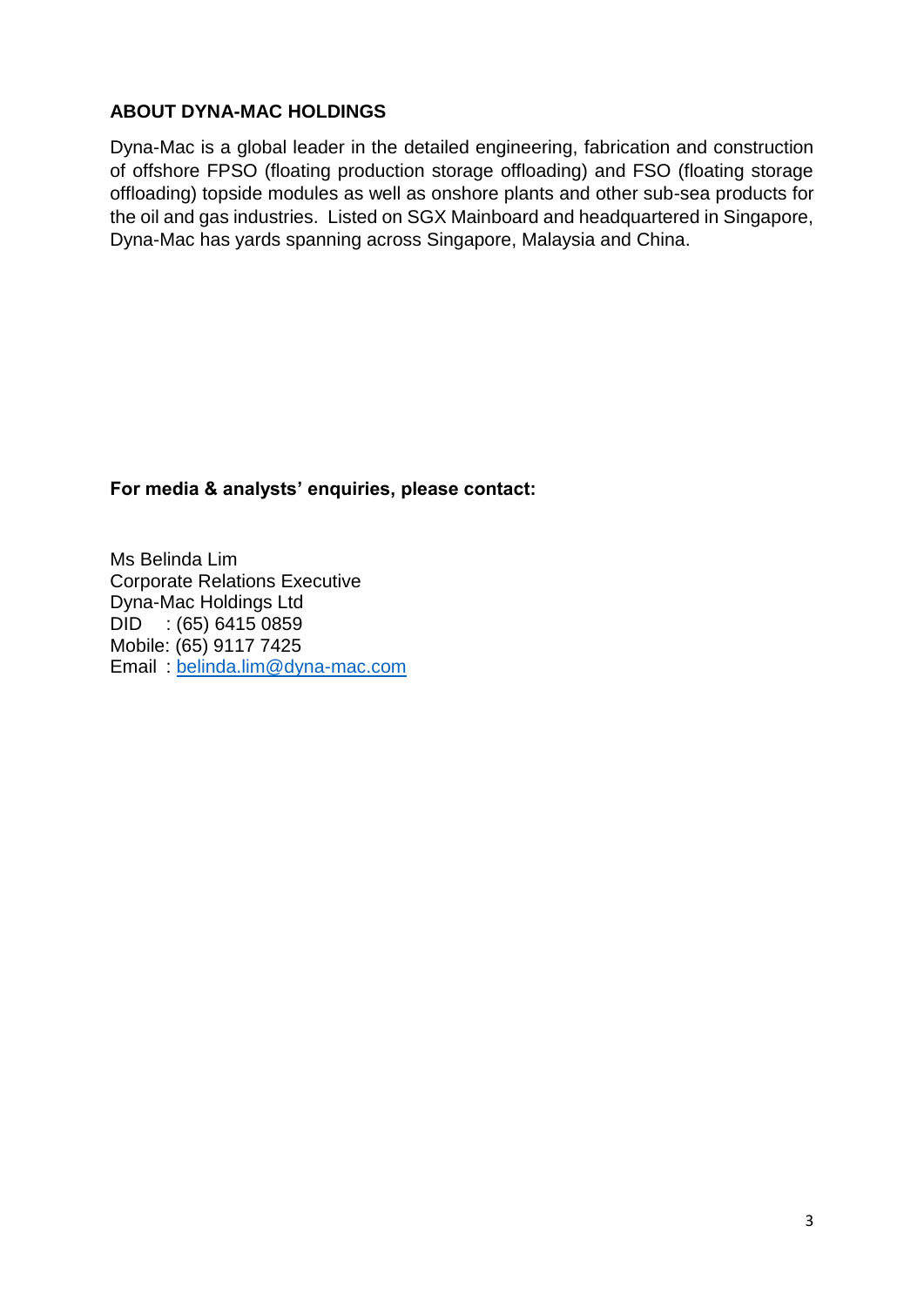## **APPENDIX**



### **QUARTERLY REVENUE (2011 TO 2014)**

- Group revenue increased 18.3% from \$269.4 million in 2013 to \$318.6 million in 2014
- On a quarterly basis, 4Q 2014 revenue at \$62.9 million was 4.6% lower as compared with \$65.9 million in 4Q 2013. The lower revenue was due to the timing in recognition of projects undertaken by the yards in Singapore and overseas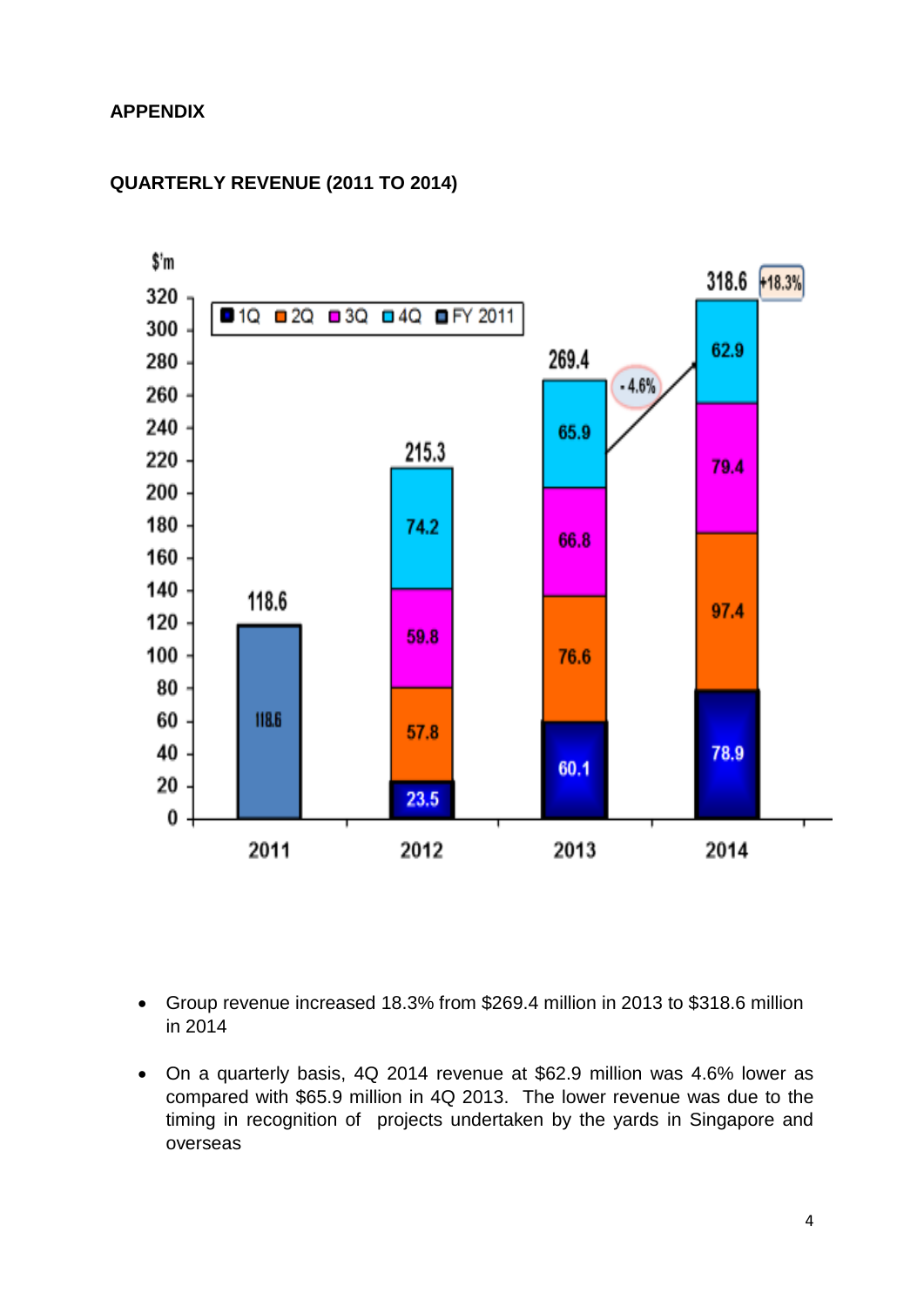#### **QUARTERLY NET PROFIT (2011 TO 2014)**



- Net profit at \$26.2 million in 2014 was 14.4% lower as compared with \$30.7 million in 2013
- On a quarterly basis, 4Q 2014 net profit at \$3.8 million was 63.7% lower as compared with \$10.5 million recorded in the same period in 2013. The lower net profit was attributable mainly to the recognition of unrealised fair value adjustment on hedging instruments due to mark-to-market adjustments of foreign currency forward contracts (the weakening of Singapore Dollar against the US Dollar) of \$3.8 million and the accelerated depreciation of \$2.7 million for early termination of the lease of one of our yards in China.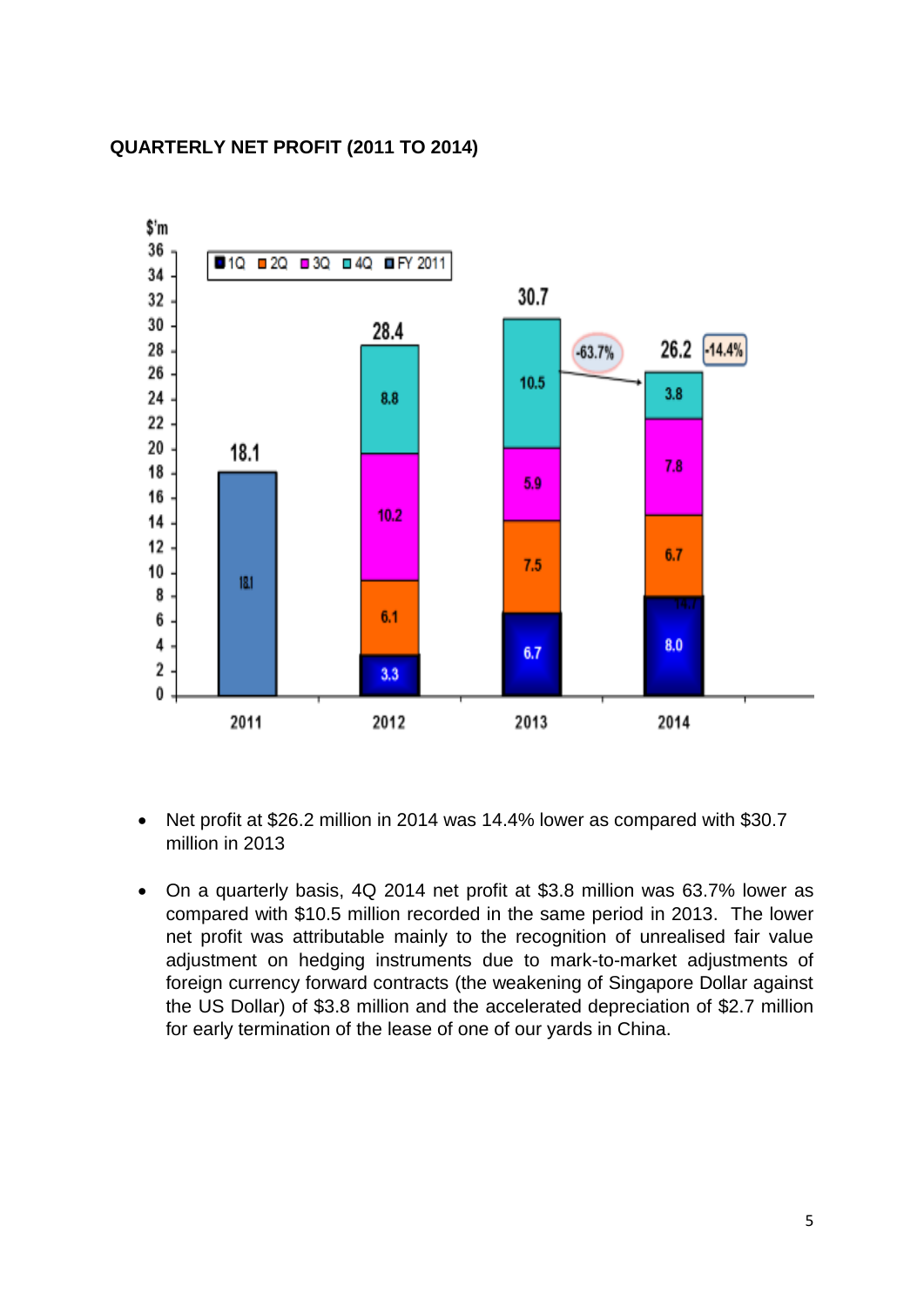# **CAPITAL, EVA, GEARING AND ROE**

| $\overline{\phantom{0}}$<br>Year<br>Description (\$'m) | FY 2014       | FY 2013     | %<br>change    |
|--------------------------------------------------------|---------------|-------------|----------------|
| Shareholders' Funds                                    | 196.3         | 192.5       | 2.0            |
| Net Cash<br>ROE (%)                                    | (24.7)<br>13% | 25.8<br>15% | n.m.<br>(13.3) |
| Net Asset Value (cents)                                | 19.58         | 19.01       | 3.0            |
| RoTA (%)                                               | 17.0%         | 19.0%       | (10.5)         |
| Economic Value Added                                   | 19.5          | 22.5        | (15.7)         |
|                                                        |               |             |                |

ROE at 13%

 Economic Value Added (EVA) stood at \$19.5 million as compared with \$22.5 million in 2013

## **CASHFLOW**

| Year<br>Description (\$'m)                                 | FY 2014 | FY 2013 | %<br>change |
|------------------------------------------------------------|---------|---------|-------------|
| Cashflow from operations before<br>working capital changes | 50.3    | 44.3    | 13.5        |
| Net cash (outflow)/inflow from<br>operating activities     | (17.1)  | 11.9    | n.m.        |
| Net cash outflow from<br>investing activities              | (8.3)   | (37.6)  | 77.9        |
| Net cash inflow from<br>financing activities               | 10.3    | 14.0    | (26.4)      |
| Cash & cash equivalents                                    | 15.9    | 31.0    | (48.7)      |

Cash & Cash equivalents stands at \$15.9 million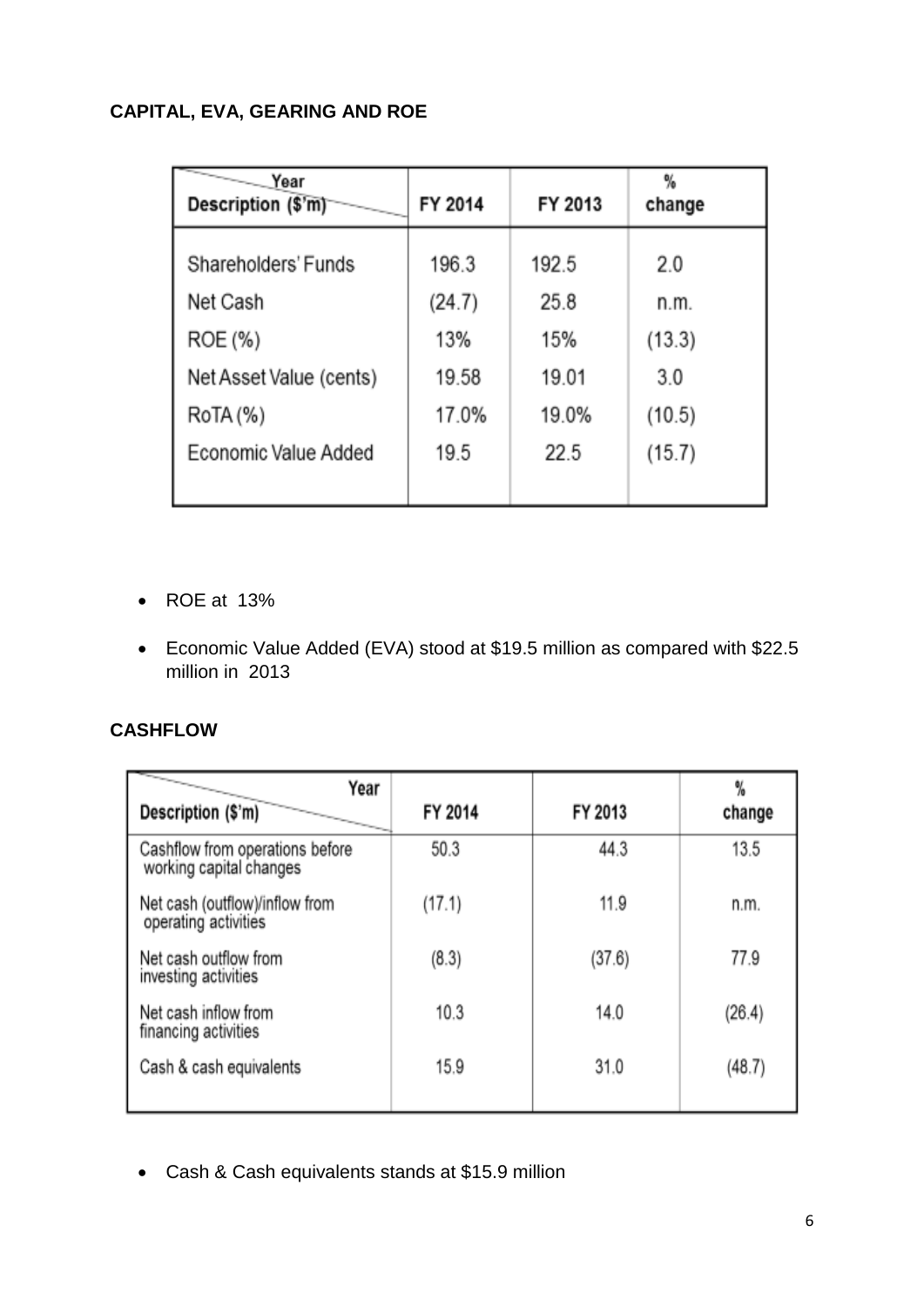

## **QUARTERLY GROSS & NET PROFIT MARGIN**

- Quarterly gross & net profit margin dependent on the timing in project recognition and completion
- On a quarterly basis, 4Q 2014 gross profit margin at 31.4% was higher than the 22.2% achieved in 3Q 2014
- The net profit margin at 6.1% in 4Q 2014 was lower than the 9.8% achieved in the previous quarter of 2014
- The lower net profit margin was attributable mainly to the recognition of unrealised fair value adjustment on hedging instruments due to mark-to-market adjustments of foreign currency (Singapore Dollar weakening against US Dollar) forward contracts of \$3.8 million and \$2.7 million in accelerated depreciation for early termination of the lease of one of our yards in China. Excluding these two items, normalised FY2014 profit after tax margin would have been 10.3%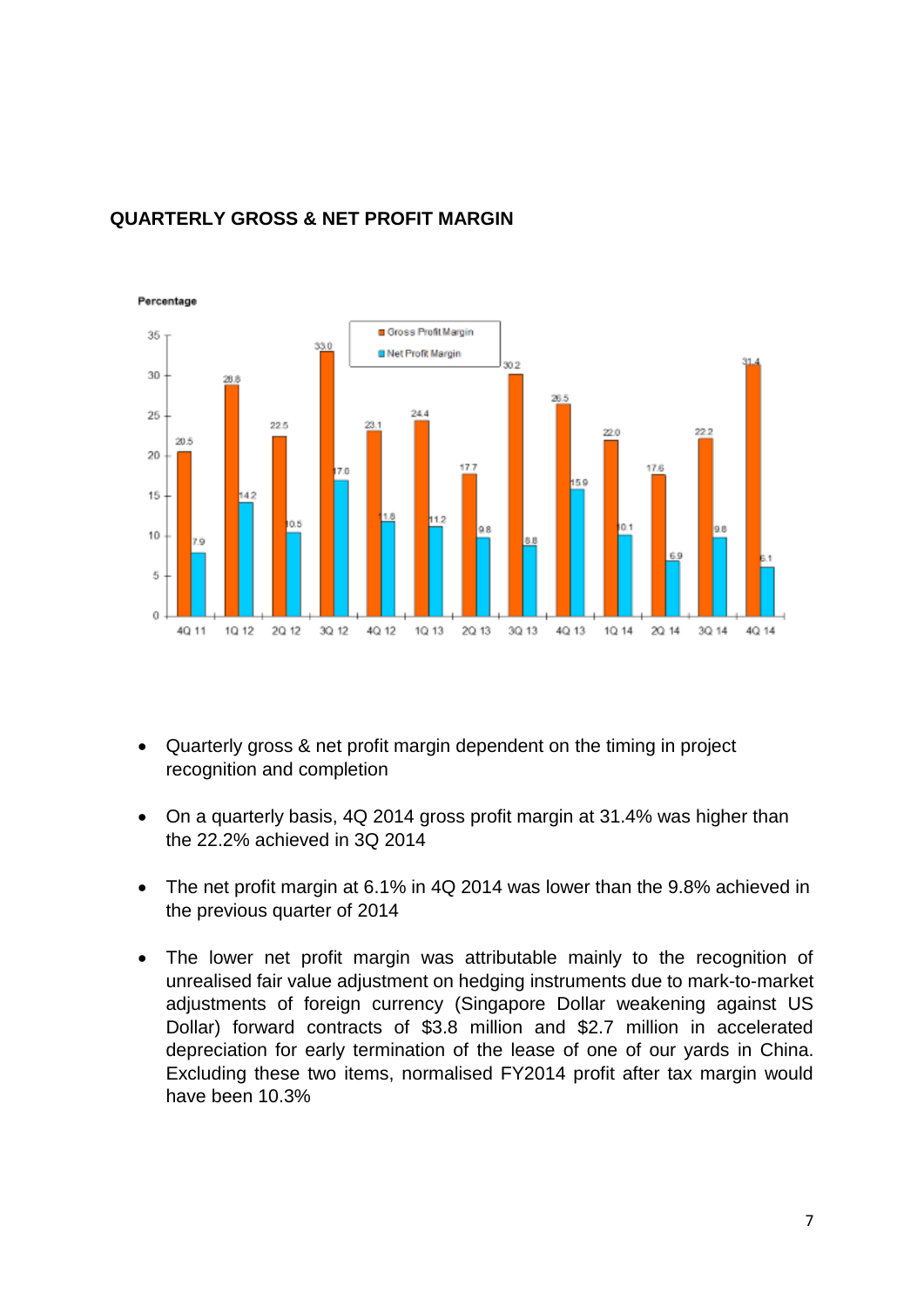## **CAPEX**

| Year<br>Description (\$'m)         | Actual<br>FY 2014 | Actual<br>FY 2013 |
|------------------------------------|-------------------|-------------------|
| Buildings & Land Enhancement       | 0.3               | 12.1              |
| Site Equipment and Tools<br>Others | 2.8<br>2.2        | 3.5<br>2.4        |
| Sub-total                          | 5.3               | 18.0              |
| Singapore Yard                     | 0.9               | 1.5               |
| Johor Yard                         | 6.9               | 6.0               |
| China Yard                         | 4.0               | 1.5               |
| Philippines Yard                   |                   | 0.1               |
| <b>Grand Total</b>                 | 17.1              | 27.1              |

CAPEX as at 2014 was \$17.1 million

## **BREAKDOWN OF BUSINESS SEGMENT**

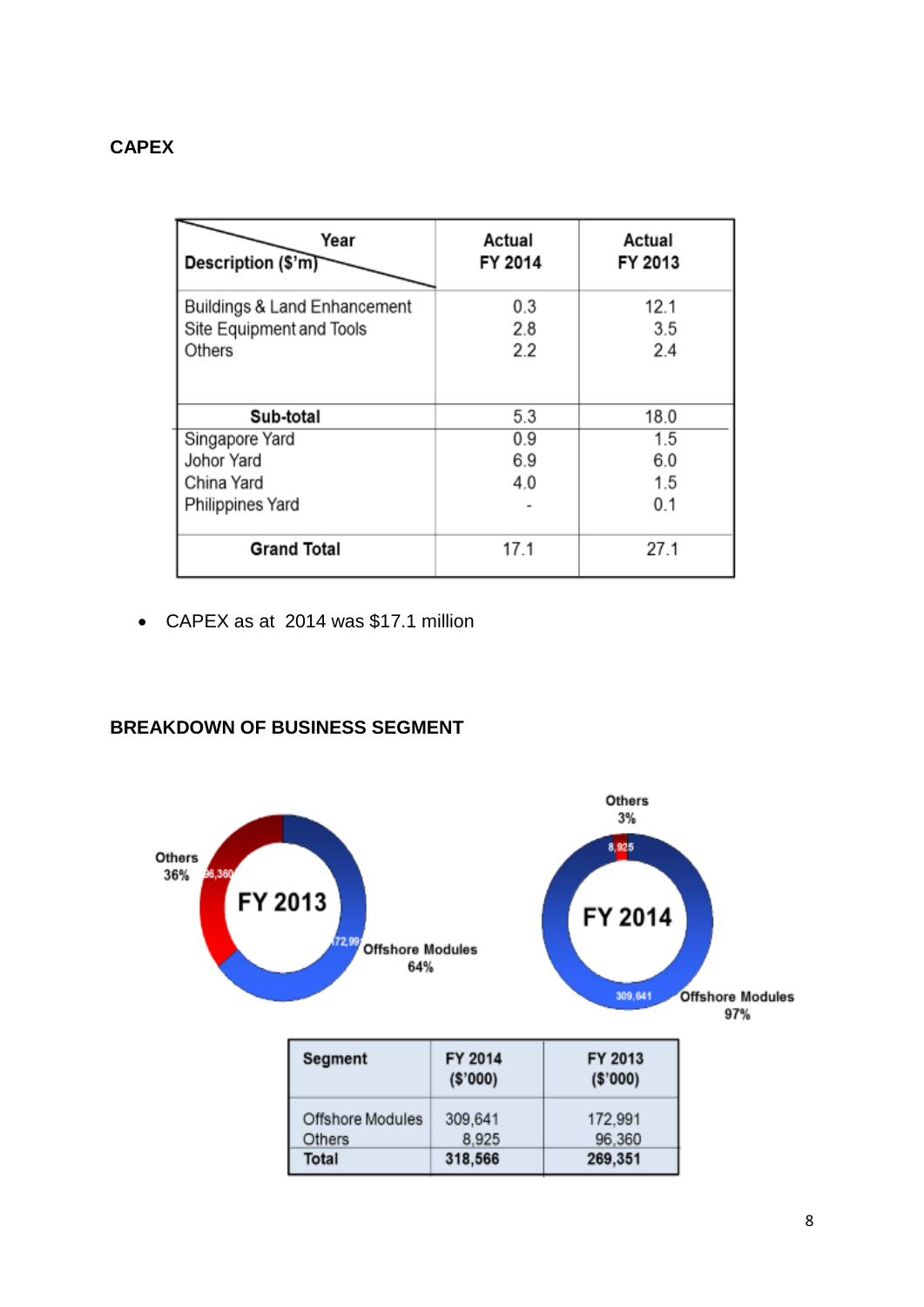## **CONTRACTS SECURED 2011 TO 2015 (to-date)**



- Contracts secured in 2014 stand at \$92 million comprised:
	- \$50 million contracts from repeat customers for 8 units of topside modules and 3 units of structural blocks
	- \$42 million from repeat customers for 6 units of topside modules, 6 piperacks and 2 units of structural blocks
- As at February 2015 to-date, contracts secured stood at \$149 million comprising:
	- \$89 million for the construction of 10 units of FPSO topsides modules and 1 unit of flare tower for an FPSO destined for the Catcher oil fields in the UK sector of the North Sea and
	- \$60 million for the construction of 6 units of FPSO topsides modules for an FPSO that will be deployed at Block 15/06 East Hub located 350 km northeast of Luanda in deep water offshore Angola
- Enquiry levels for the Group's core businesses remain healthy despite the Benchmark Brent crude prices having fallen close to 50% since June 2014. Overall, the long-term fundamentals for the offshore and onshore oil and gas industries remain intact.